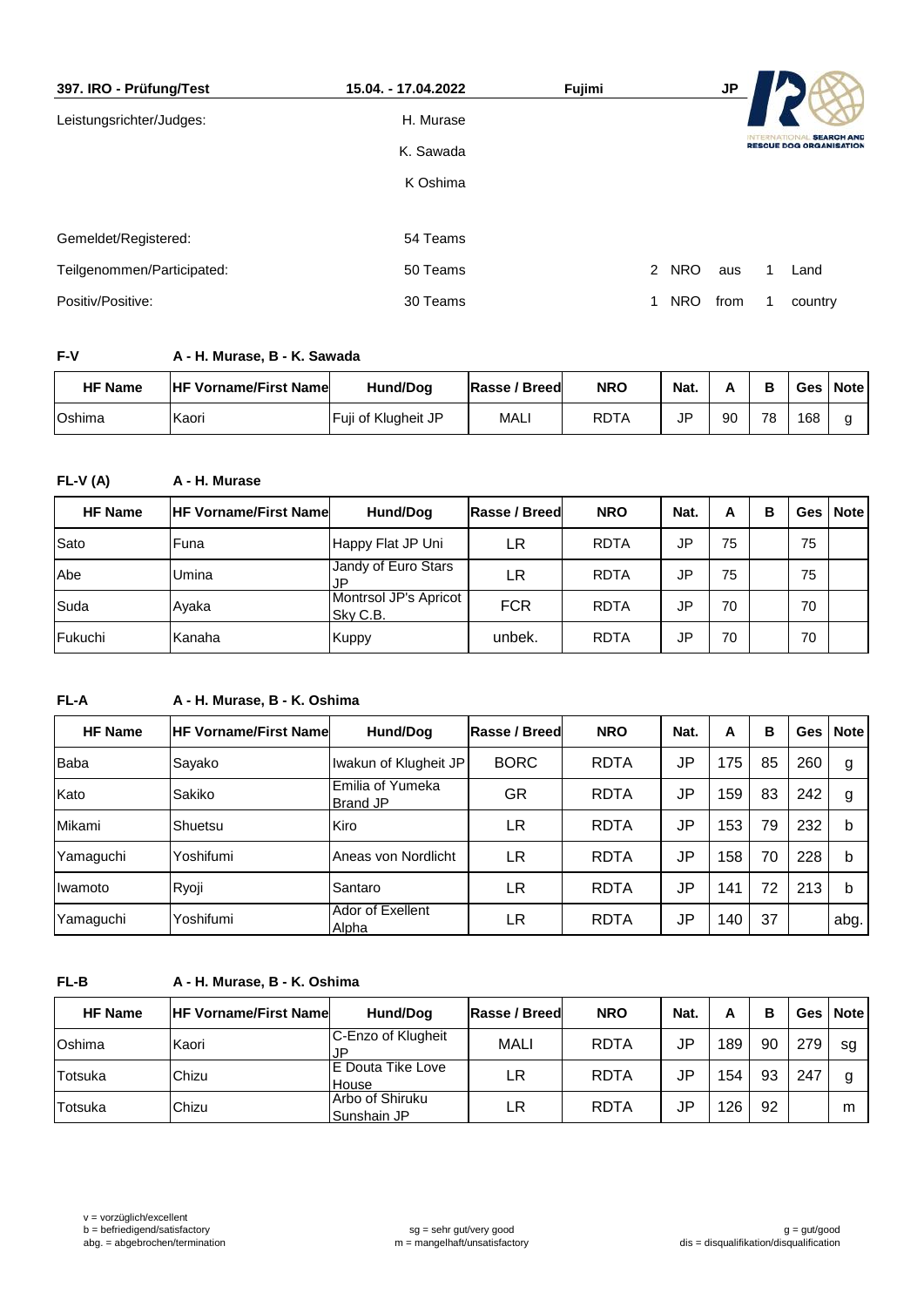

**T-V (B) B - K. Sawada**

| <b>HF Name</b> | <b>IHF Vorname/First Name</b> | <b>Hund/Dog</b>      | Rasse / Breed | <b>NRO</b> | Nat. |    |    | Ges   Note |
|----------------|-------------------------------|----------------------|---------------|------------|------|----|----|------------|
| <b>Sanada</b>  | Noriko                        | Castor of Sky Clover | DS            | RDTA       | JP   | 76 | 76 |            |

**T-V A, B - K. Sawada, K. Oshima**

| <b>HF Name</b> | <b>HF Vorname/First Namel</b> | <b>Hund/Dog</b>                    | Rasse / Breed | <b>NRO</b>  | Nat.      | A  | в  | <b>Ges</b> | <b>Note</b>  |
|----------------|-------------------------------|------------------------------------|---------------|-------------|-----------|----|----|------------|--------------|
| Murayama       | Kenta                         | Special Garde de la<br>Vie         | <b>MALI</b>   | <b>RDTA</b> | JP        | 97 | 99 | 196        | $\mathsf{v}$ |
| Onodera        | Tomoya                        | Rurda of S. Wisteria               | DS            |             | <b>JP</b> | 95 | 88 | 183        | sg           |
| Matsumoto      | Reiko                         | Knaths of Studio<br>Chelsea JP     | LR.           | <b>RDTA</b> | JP        | 92 | 80 | 172        | g            |
| Saito          | Mmayumi                       | Fumi of Klugheit JP                | <b>MALI</b>   | <b>RDTA</b> | JP        | 85 | 87 | 172        | g            |
| Hashimoto      | Saki                          | Bren von Strom<br>Kirsche          | DS            | <b>RDTA</b> | JP        | 80 | 91 | 171        | g            |
| Kato           | Etsuko                        | Animator of Happy<br>Pack          | DS            | <b>RDTA</b> | JP        | 80 | 83 | 163        | g            |
| Watanabe       | Midori                        | Marle of Tara<br>Sazanka Yamada JP | BG            | <b>RDTA</b> | JP        | 70 | 84 | 154        | b            |
| Kashiwabara    | Yui                           | Night in Zoo JP<br>Damoiselle      | <b>GR</b>     | <b>RDTA</b> | <b>JP</b> | 70 | 81 | 151        | b            |
| Kamikawa       | Yasuyoshi                     | Ziel of Hawk-Wing<br>Yōko          | DS            |             | JP        | 70 | 73 | 143        | b            |
| Aaoki          | Kiyoe                         | Jinny von der<br>reichen Wies      | DS            | <b>RDTA</b> | JP        | 79 | 65 |            | m            |
| Yoshizawa      | Sho                           | Bernhard von Canon<br>Godog        | <b>DS</b>     |             | <b>JP</b> | 68 | 85 |            | m            |
| Hamada         | Yuya                          | Secile von Glauben                 | DS            |             | JP        | 68 | 78 |            | m            |
| Takagi         | Misato                        | Heart Field JP<br>Visionarv        | <b>BORT</b>   | <b>RDTA</b> | JP        | 62 | 75 |            | m            |

### **T-A A - H. Murase, B - K. Oshima**

| <b>HF Name</b> | <b>HF Vorname/First Name</b> | Hund/Dog                     | Rasse / Breed | <b>NRO</b>   | Nat. | A   | B    | <b>Ges</b> | <b>Note</b> |
|----------------|------------------------------|------------------------------|---------------|--------------|------|-----|------|------------|-------------|
| Mizobe         | Hideko                       | Jiyu von Yōko<br>Shōnan JP   | <b>DS</b>     | <b>RDTA</b>  | JP   | 185 | 93   | 278        | sg          |
| Fujino         | Aya                          | C-Bruno of Klugheit<br>JP    | <b>MALI</b>   | <b>RDTA</b>  | JP   | 168 | 93   | 261        | g           |
| Kato           | Sakiko                       | Saki of Klugheit JP          | <b>BORC</b>   | <b>RDTA</b>  | JP   | 165 | 90   | 255        | g           |
| Murase         | <b>Hidehiro</b>              | Isolf von Yōko<br>Shōnan JP  | <b>DS</b>     | <b>RDTA</b>  | JP   | 170 | 79   | 249        | g           |
| Kimura         | Mihoko                       | Suncanis Tulipano            | EBR           | <b>RDTA</b>  | JP   | 159 | 80   | 239        | b           |
| Sawada         | Shiori                       | Arthur of Southend           | <b>DS</b>     | <b>OPDES</b> | JP   | 144 | 89   | 233        | $\mathbf b$ |
| Watanabe       | Midori                       | Douglas                      | unbek.        | <b>RDTA</b>  | JP   | 149 | 72   | 221        | b           |
| Toyoda         | Keiko                        | Iga Sakura vom<br>Hausu M.1  | <b>DS</b>     | <b>OPDES</b> | JP   | 112 | 85   |            | m           |
| Matsumoto      | Reiko                        | Nash of Studio<br>Chelsea JP | <b>LR</b>     | <b>RDTA</b>  | JP   | 110 | 87   |            | m           |
| Kurayama       | Yoshiko                      | Jyotei von Yōko<br>Shōnan JP | <b>DS</b>     | <b>RDTA</b>  | JP   |     | 77   |            | m           |
| Sugawara       | Nobuyuki                     | Nice Weather JP<br>Falstaff  | JT            | <b>RDTA</b>  | JP   |     | 71   |            | m           |
| Matsumoto      | Reiko                        | Ljuba von Tokyo<br>Shigeru   | <b>DS</b>     | <b>RDTA</b>  | JP   |     | dis. |            | dis.        |

v = vorzüglich/excellent